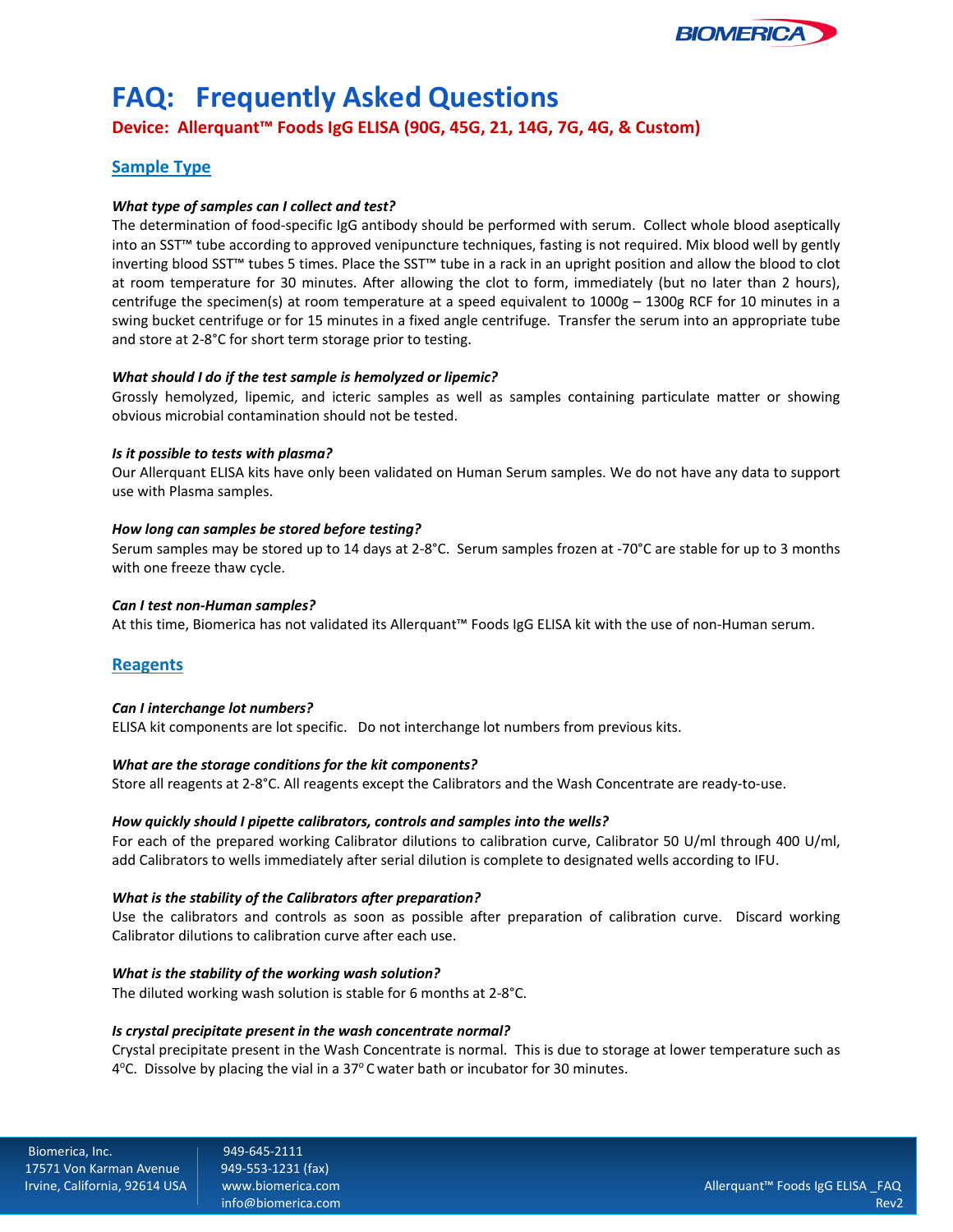

#### *When should I mix Substrate Solution "A," and "B," in equal proportions?*

Substrate Solution "A," and "B," should be mixed in equal proportions 30 minutes prior to use. Mixed substrate solution is stable for 60 minutes at room temperature and should be kept away from light until use.

## **ELISA Testing Procedure**

#### *How long does it take to perform the Allerquant™ Foods IgG ELISA?*

Assay time is 1 hour 40 minutes.

#### *What types of antibodies are used in the Allerquant™ Foods IgG ELISA kit?*

Enzyme labeled antibody conjugate is allowed to react with allergen-antibody complex. The enzyme labeled antibody conjugate is a Food IgG labeled with horseradish peroxidase [HRP] for detection.

#### *What types of IgG are detected in the Allerquant™ Foods IgG ELISA kit?*

Our food IgG ELISA detects the total IgG, which is a combination of all IgG subclasses IgG1, IgG2, IgG3, IgG4. This allows for an increase in the diagnostic sensitivity of the test when compared to testing for only IgG4.

#### *Is there interference with human IgE, IgA and IgM?*

Interference from human IgE, IgA, and IgM is negligible.

#### *What Precaution should I take when running this kit?*

The source of the Calibrators and Controls is human serum, in which the human serum used has been found nonreactive to HbsAg, anti-HIV ½, and anti-HCV when tested with FDA licensed reagents. Although there is no test method that can offer complete assurance that HIV, Hepatitis B virus or other infectious agents are absent; these reagents should be handled as if potentially infectious.

Some reagents contain sodium azide as a preservative. Sodium azide may react with lead, copper, or brass to form explosive metal azides. When disposing of these materials, always flush with large volumes of water to prevent azide buildup.

Stopping Solution consists of 1 N Sulfuric Acid. This is a strong acid. Although diluted, it still must be handled with care. It can cause burns and should be handled with gloves and eye protection, with appropriate protective clothing. Any spill should be wiped immediately with copious quantities of water. Do not breathe vapor and avoid inhalation.

Substrate Solution A contains Dimethyl Sulfoxide (DMSO). DMSO is a skin irritant and can also cause irritation to the mucosal membranes and upper respiratory tract if inhaled, or ingested. Avoid exposure by wearing personal protective equipment such as gloves and safety glasses. If skin or eye contact occurs, flush with water for a minimum of 15 minutes. If inhaled, move to fresh air. If ingested, obtain medical attention.

A sulphurous odor may be present in the Substrate Solution A and will not affect ELISA results. The handling of Substrate Solution A and preparation of the Working Substrate Solution should be done in a fume hood or a wellventilated area to minimize exposure.

All specimens, biological reagents and materials used in the assay must be considered potentially able to transmit infectious agents. Common precautions in handling should be exercised, as applied to any untested patient sample.

#### **Can I use an automated microplate washer when running the ELISA?**

Yes, an automated plate washer may be used. If a microplate washer is unavailable, manual washing is also acceptable.

Biomerica, Inc. (1949-645-2111)<br>17571 Von Karman Avenue (1949-553-1231 (fax) 17571 Von Karman Avenue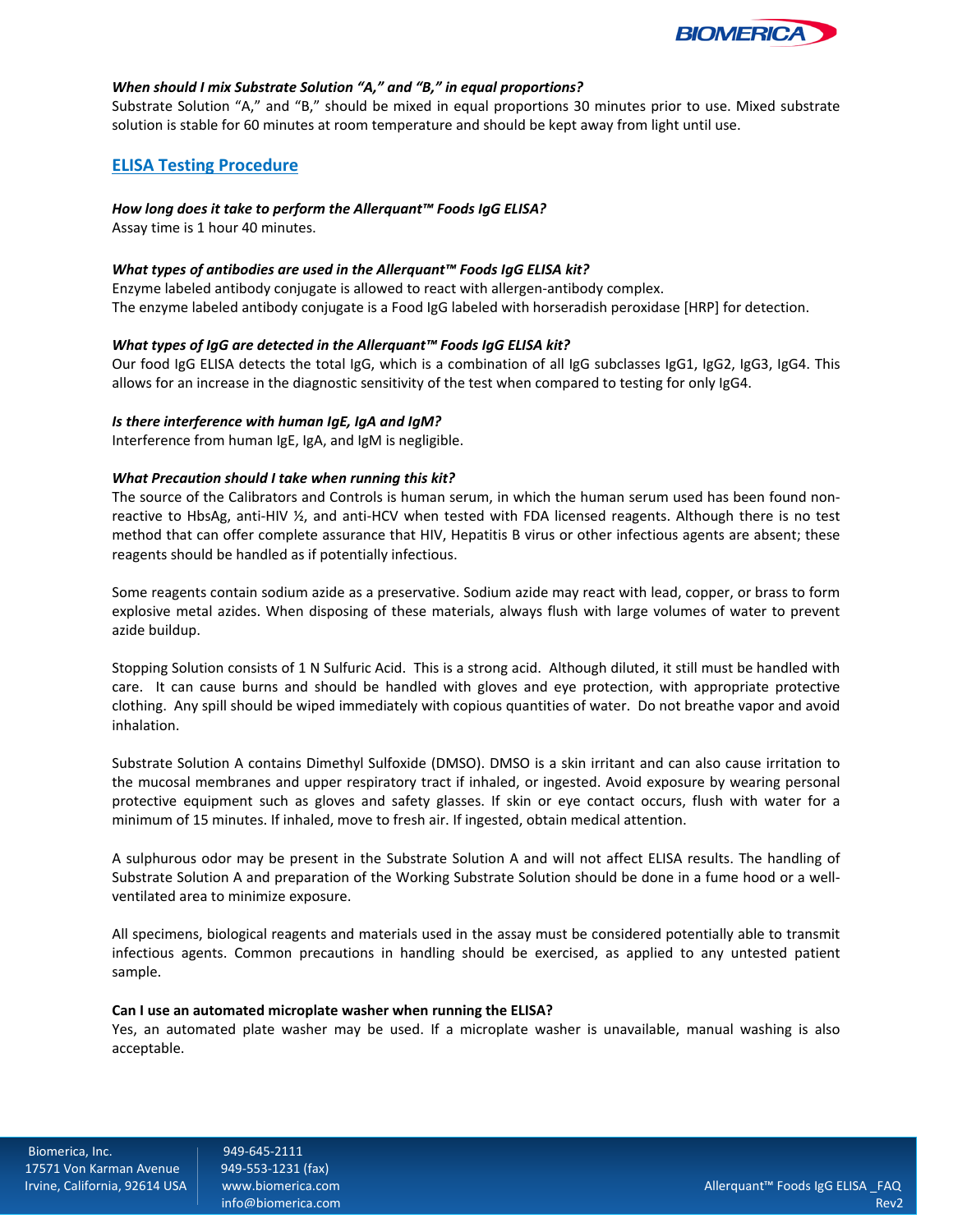

#### *Can I run my assay via automated methods?*

Biomerica has only validated its Allerquant™ Foods IgG ELISA kit via manual testing as outlined in the approved IFU. You would need to perform your own validation to ensure equivalent performance between the manual method and the chosen automated method.

#### *What wavelength does the assay need to be read at?*

Set the microplate reader at 450 nm and read the absorbance in all the wells.

# **Interpretation of Results**

#### *What concentration units are expressed in the test result?*

The Biomerica Allerquant™ Foods IgG ELISA kit concentration unit results are in U/ml.

# **Curve Fit, QC, and Data Analysis**

#### *What type of curve fitting method is acceptable to interpret data results?*

Computer programs using cubic spline, point to point, or Quadratic can interpolate the patient values from the calibration curve.

#### *What is considered an invalid Test?*

For the test to pass, it must meet the following Q.C. specifications for O.D. (Optical Density) at 450 nm.

| O.D. Well 1A                  | < 0.2                |
|-------------------------------|----------------------|
| O.D. Well 1B                  | $>1.2 \times$ OD 1A  |
| O.D. Well 1C                  | $>1.2 \times$ OD 1B  |
| O.D. Well 1D                  | $> 1.2 \times$ OD 1C |
| O.D. Well 1E                  | $>1.2 \times$ OD 1D  |
| <b>Concentration Positive</b> | $>100$ U/ml          |

#### *What is recommended for internal QC of each kit run?*

It is recommended that control serum or serum pools should be evaluated with each run of calibrators and patient samples. Results generated from the analysis of the control samples should be evaluated for acceptability using appropriate statistical methods.

#### *What should I do if the sample result is higher than the highest Calibrator?*

Samples with concentration values higher than the highest calibrator >200 U/ml are interpreted as being highly intolerant.

The absorbance readings, after extrapolation as Biomerica U/ml, should be interpreted as follows for each allergen or extract.

| <b>READING</b> | <b>INTERPRETATION</b> |             |
|----------------|-----------------------|-------------|
| $< 50$ U/ml    | <b>Negative</b>       | 0           |
| 50 - 100 U/ml  | Mildly Intolerant     | $^{\bf +1}$ |
| 100 - 200 U/ml | Moderately Intolerant | $+2$        |
| > 200 U/ml     | Highly Intolerant     | +3          |
|                |                       |             |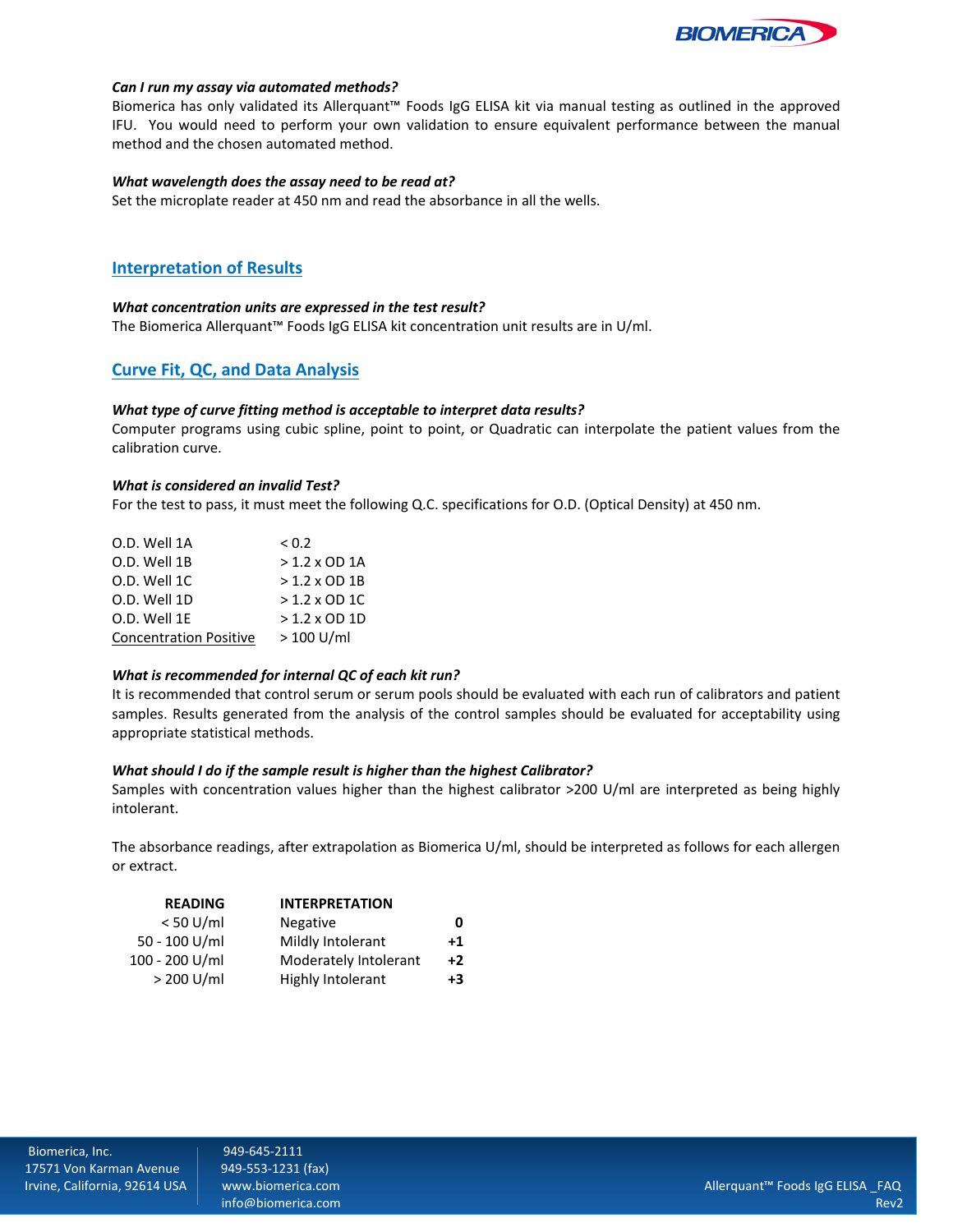

# **Troubleshooting Tips**

| <b>Observation</b>         | <b>Probable Cause</b>                                          |
|----------------------------|----------------------------------------------------------------|
|                            | Improper calibrator/control preparation                        |
|                            | Enzyme or substrate reagent degradation                        |
|                            | Improper buffer/diluent used                                   |
| <b>Low Absorbance</b>      | Reagents were cold when added to wells                         |
|                            | Incorrect incubation time                                      |
|                            | Wells dried out                                                |
|                            | Excessive wash/aspiration pressure from automated plate-washer |
|                            | Plate reader set at incorrect wavelength                       |
|                            | Incomplete washing/aspiration of wells                         |
| <b>High Background</b>     | Substrate contamination                                        |
|                            | Inaccurate pipetting                                           |
|                            | Inadequate mixing of reagents                                  |
| <b>Poor Precision</b>      | Samples contain precipitates                                   |
|                            | Wells dried out                                                |
|                            | Contaminated well bottom                                       |
|                            | Improper dilution/handling of calibrators/controls             |
| <b>Poor Standard Curve</b> | Incomplete washing/aspiration of wells                         |
|                            | Inaccurate pipetting                                           |
|                            | Improper diluent used for calibrator/control preparation       |

info@biomerica.com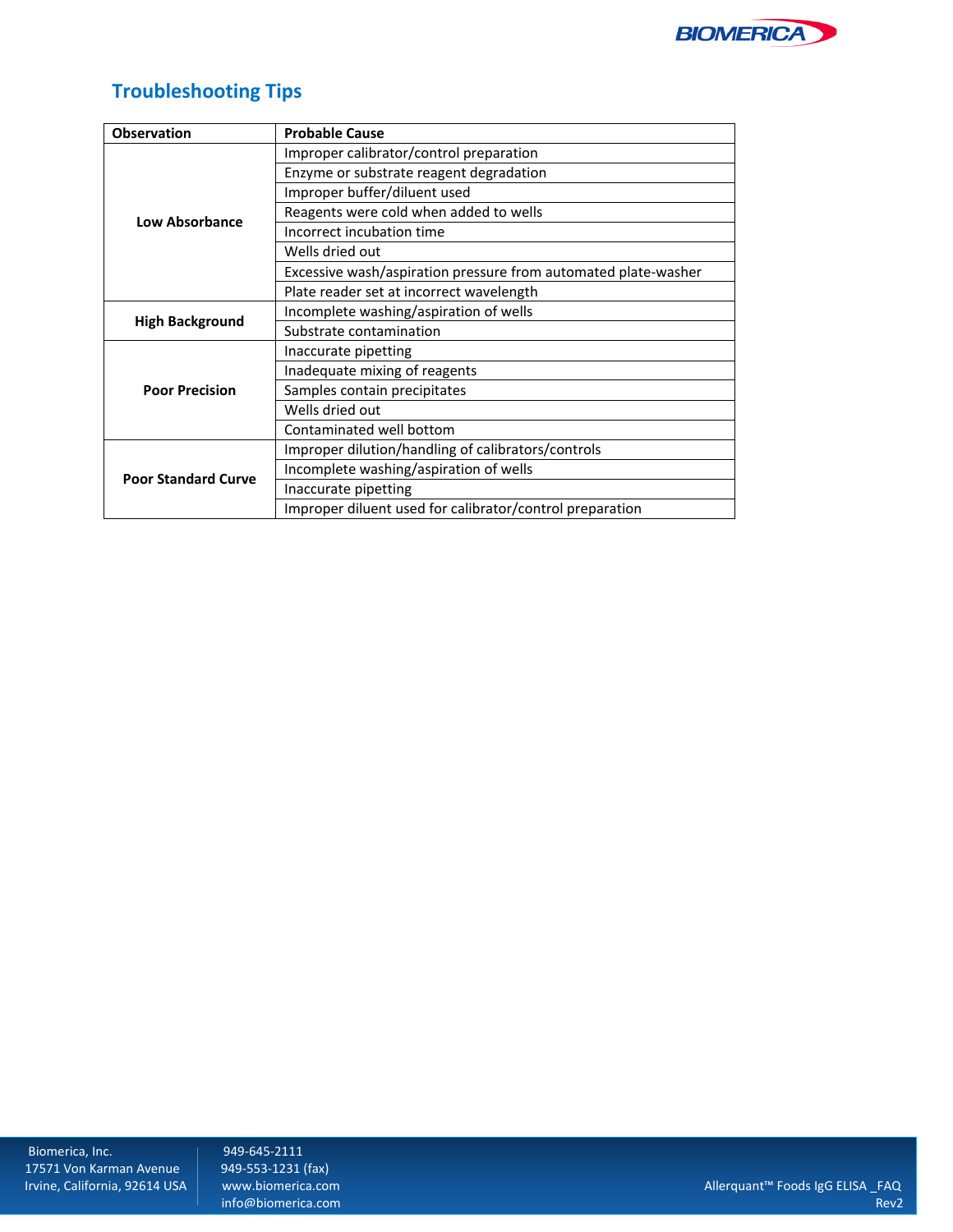



Biomerica, Inc. (1998) 949-645-2111<br>17571 Von Karman Avenue (1949-553-1231 (fax) 17571 Von Karman Avenue<br>Irvine, California, 92614 USA

**BIOMERICA**